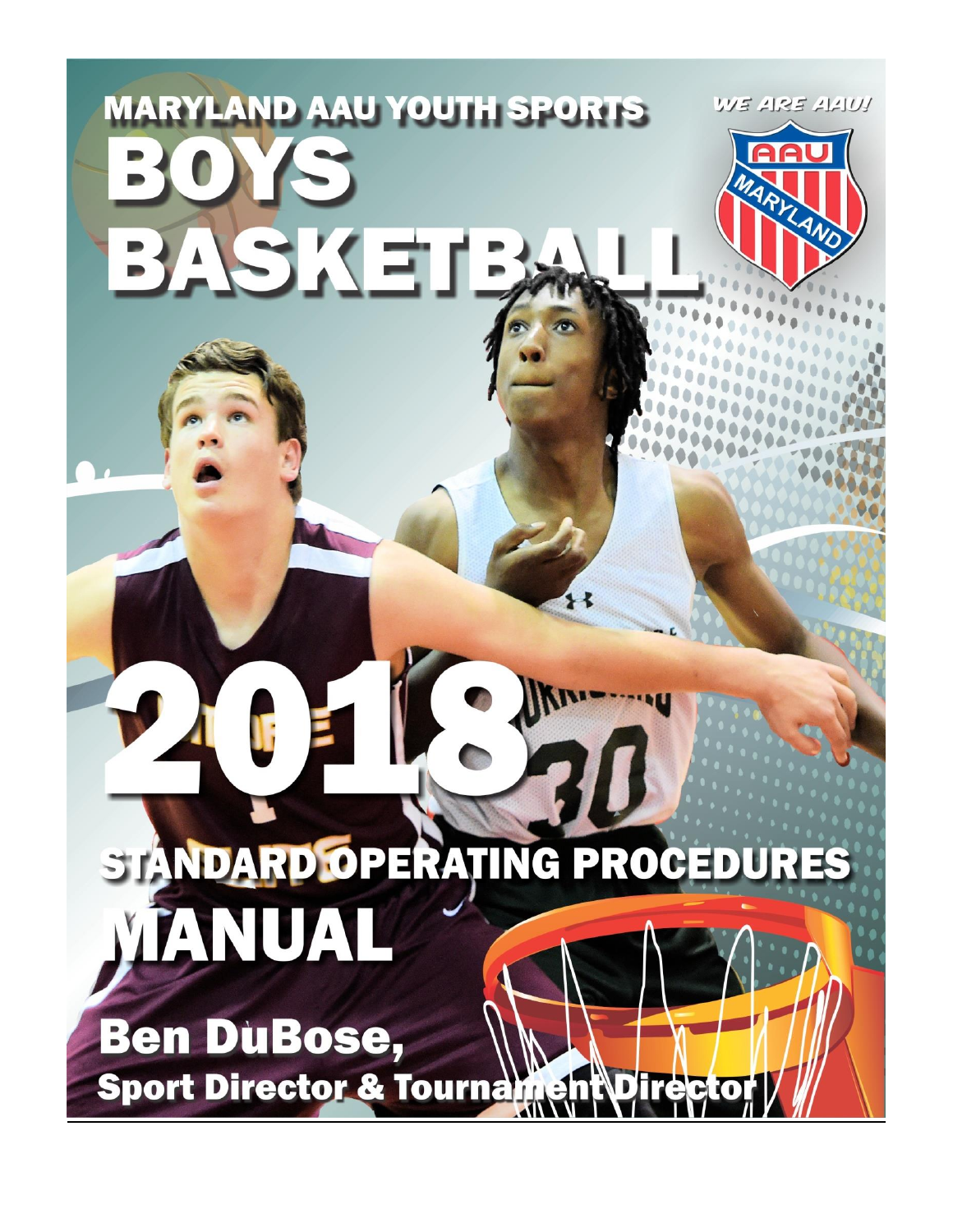## **2018 MARYLAND BOYS BASKETBALL – TOURNMENT INFORMATION SHEET**

- 1. **Free entry** to the tournament sites will be allowed only for registered team players, coaches and non-players that are listed on the Team Roster in the Age Division playing the competition.
	- i. All spectators are required to pay a gym entry fee to tournament sites and must be prepared to show identification.
	- ii. Coaches are responsible for informing their parents and fans of the entry fee.
	- iii. Gym entry fee is \$5.00 at each tournament site. Championship Game is \$10.00.
- 2. **Unauthorized use of an AAU identification card** will disqualify a participant from the tournament.
- 3. **Proof of Grade** is only needed for Grade Exceptions and must be available for review, by an AAU designee at all AAU licensed competitions. The only acceptable documents for Maryland District Tournament is the athlete's Report Card.

## 4. **2018 Proof of Eligibility**

Beginning in 2018 all athletes must provide one of the following proof of eligibility documents at the National Championship events. Non-compliance with the new proof of eligibility rule will result in players being disqualified.

- a. Valid Passport
- b. Valid Driver's License or Learner's Permit
- c. Military ID card
- d. Dept. of Motor Vehicles State Identification card
- e. Sport Age ID which is found on the National AAU website

## 5. **AGE BASED DIVISIONS – 7U, 8U, 9U, 10U, 11U, 12U, 13U & 14U.**

For teams that have chosen to organize on the basis of the athlete's age, the AAU provides age based competition as follows:

| 7 & Under Division  | An athlete can be no older than 7 on August 31, 2018  |
|---------------------|-------------------------------------------------------|
| 8 & Under Division  | An athlete can be no older than 8 on August 31, 2018  |
| 9 & Under Division  | An athlete can be no older than 9 on August 31, 2018  |
| 10 & Under Division | An athlete can be no older than 10 on August 31, 2018 |
| 11 & Under Division | An athlete can be no older than 11 on August 31, 2018 |
| 12 & Under Division | An athlete can be no older than 12 on August 31, 2018 |
| 13 & Under Division | An athlete can be no older than 13 on August 31, 2018 |
| 14 & Under Division | An athlete can be no older than 14 on August 31, 2018 |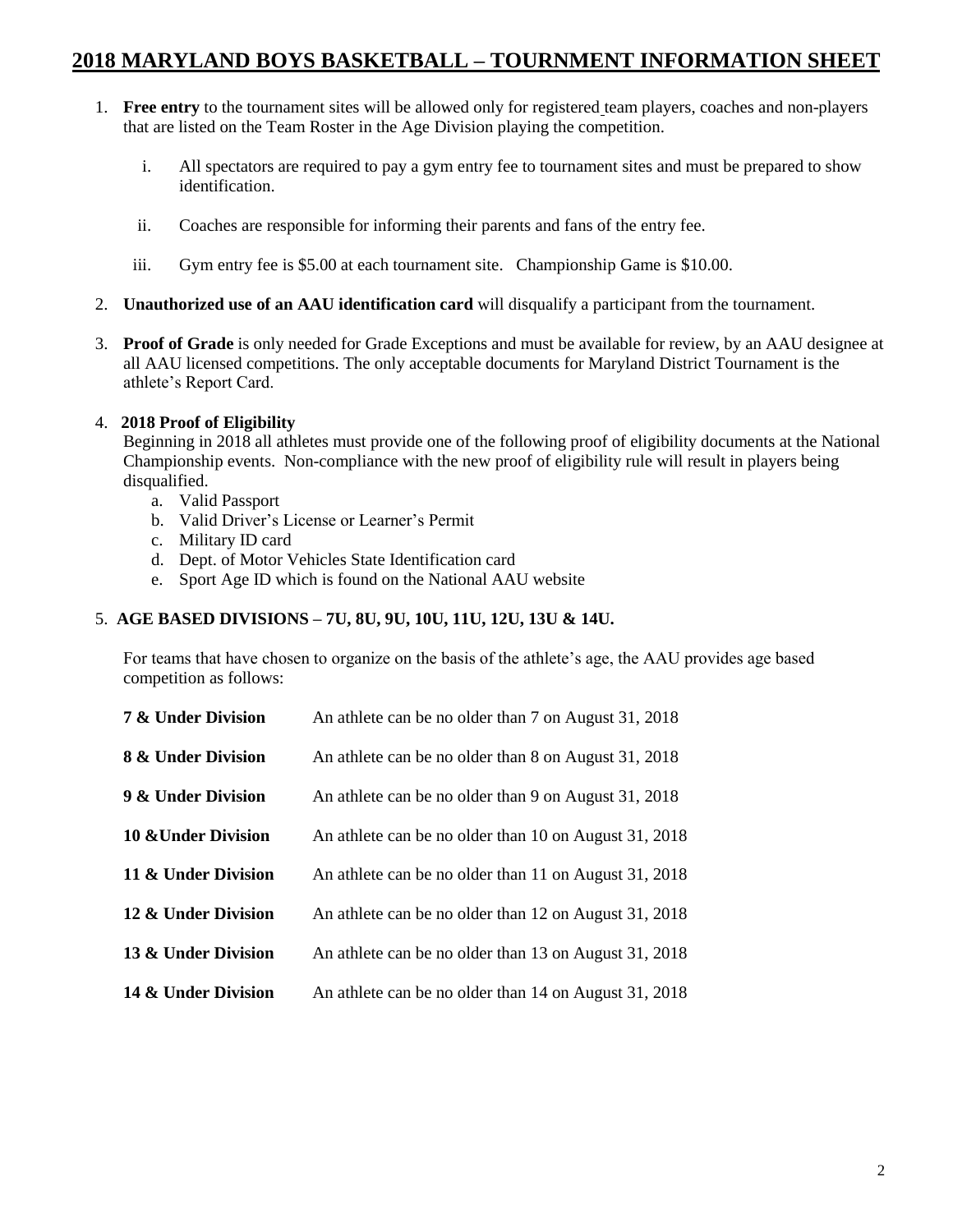## 6. **GRADE BASED DIVISION – 5th, 6th, 7th & 8th Grade**

For teams that have chosen to organize on the basis of the athletes grade, and who have players who do not meet the age eligibility criteria for age based teams, the AAU provides grade based competition as follows:

- **5th Grade** An athlete must be in the 5th grade or below as of October 1, 2017 and can be no older than 12 on August 31, 2018
- **6th Grade** An athlete must be in the 6th grade or below as of October 1, 2017 and can be no older than 13 on August 31, 2018
- **7th Grade** An athlete must be in the 7th grade or below as of October 1, 2017 and can be no older than 14 on August 31, 2018
- **8th Grade** An athlete must be in the 8th grade or below as of October 1, 2017 and can be no older than 15 on August 31, 2018



- 1. Grade based teams may participate in age based events by "playing up" a division. (i.e. 7th grade team playing up in a 14U event).
- 2. Some districts might not conduct grade based qualifiers. In those districts, grade based teams can qualify for the grade based national tournament by "playing up" in an age based District Championship or Super-Qualifier.
- 3. At large national bids for grade based nationals may be granted by the national chairman if no grade based competition is offered in a district.

## 7. **HIGH SCHOOL LEVEL DIVISIONS – 15U/9th Grade, 16U/10th Grade, 17U/11th Grade & 19U/12th Grade**

For teams that have chosen to organize their team with high school level athletes on the basis of athletes age/grade, the AAU provides following high school level divisions for competition:

## **15U/9th Grade Division**

An athlete can be no older than 15 on August 31, 2018. Grade Policy: An athlete who is in the 9th grade as of October 1, 2017 and who is no older than 16 on August 31, 2018 is eligible to play in the 15U/9th grade division.

## **16U/10th Grade Division**

An athlete can be no older than 16 on August 31, 2018. Grade Policy: An athlete who is in the 10th grade as of October 1, 2017 and who is no older than 17 on August 31, 2018 is eligible to play in the 16U/10th grade division.

## **17U/11th Grade Division**

An athlete can be no older than 17 on August 31, 2018. Grade Policy: An athlete who is in the 11th grade as of October 1, 2017 and who is no older than 18 on August 31, 2018 is eligible to play in the 17U/11th grade division.

## **19U/12th Grade Division**

An athlete can be no older than 19 on August 31, 2018. Grade Policy: An athlete who is in the 12th grade as of October 1, 2017 and who is no older than 20 on August 31, 2018 is eligible to play in the 19U/12th grade division.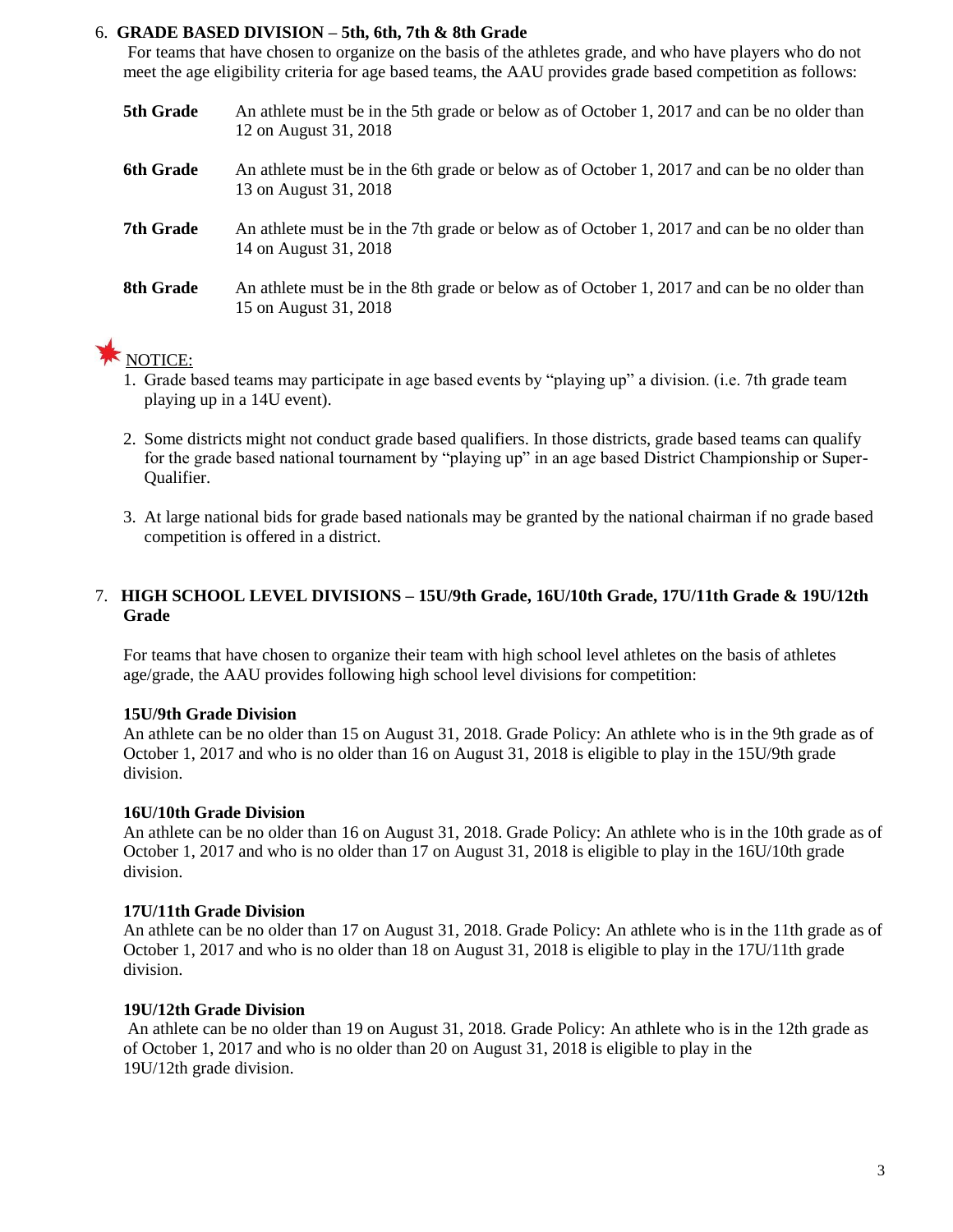- 8. **Proof of Age** from 7u to 14u and Age/Grade 15u/9<sup>th</sup> grade, 16u/10 grade, 17u/11<sup>th</sup> grade and 19u/12<sup>th</sup> grade must be available for review, by an AAU designee at all AAU licensed competitions, if requested. If said information is not available the team is subject to removal from the competition.
- 9. **Coach's must bring to the game the following forms to their first game**. Forms are included in Standard Operating Procedures Manual.
	- i. Tournament Roster Form and Sign-in Sheet
	- ii. 2018 Proof of Eligibility Photo I.D. (See #4 for acceptable I.D.'s)
	- iii. Acknowledgement and Signature Sign-Off Form
	- iv. Report Card needed for Grade Exceptions:  $15u/9<sup>th</sup>$  grade,  $16u/10$  grade,  $17u/11<sup>th</sup>$  grade and  $19u/12<sup>th</sup>$ grade

## 10. **Coaches are responsible for any ineligible players**.

- i. Coaches are responsible for ensuring that players are participating in appropriate Age Division, which corresponds to the Age Division Eligibility requirements, as outlined in the AAU rules.
- ii. A \$100.00 fee, in cash, will be required from any team making a protest against another team. This must take place within 15 minutes after the time expires on the game clock.
- iii. Player/Team Disqualification
- iv. All Non-athletes/coaches are responsible to see that their team meets all eligibility requirements. If a player is found to be ineligible prior to the start of a licensed competition, the player will be expelled from the competition and the team will continue. If a player is found to be ineligible after the competition has started, the player will be expelled from the competition and the team will forfeit all games in which the ineligible player was listed on the official score sheet. The team may continue to participate, if applicable, without the expelled player.
- 11. **Pool and Bracket sheets are only a guide**. This includes those posted on the walls.
- 12. **All questions** should be directed to the Tournament Coordinator of that Age Division.
- 13. **All winners of the State Championships** will qualify for the National Championships.
- 15. **Team trophies and medals** = 1<sup>st</sup> and  $2^{nd}$  place team in each Age Division.  $3^{rd}$  Place team will receive medals.
	- i. Age Divisions: 7u through 19u and Grade Base Division:
		- a) 2018 Maryland AAU State Championship Tournament will be Pool Play and Bracket Single-Elimination. Championship Game will be Single Elimination for Division 1, Division 2 and Division 3.

## 16. **Entry Fee for Maryland AAU State Championship Tournament:**

- i. Tournament Fee=\$350.00, plus Official Fees for each game, except for the "Final Four" and the "Championship Games".
- ii. Official Fees are required before the start of each game. Only cash will be accepted for Official Fees.
- iii. Teams not paying the Official Fees will forfeit that game.
- iv. Official Fees:
	- Ages  $7-10 = $25.00$
	- Ages  $11-14 = $30.00$
	- Ages  $15-19 = $35.00$
	- Grade Division  $6-8 = $30.00$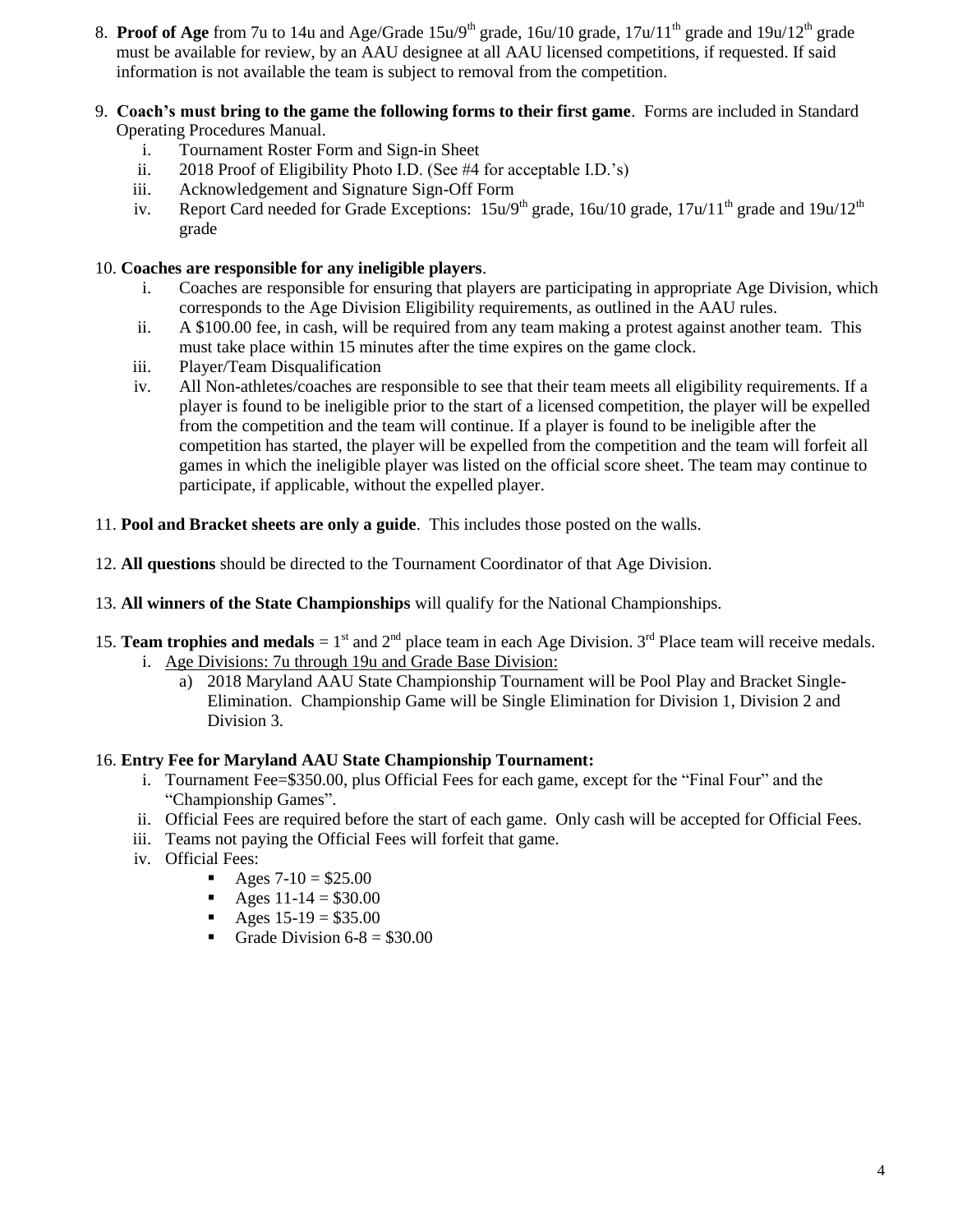

## **Mandatory Club Representative Meeting**

**Date: February 17, 2018; Time/Location: TBD. Meeting Purpose: To update/review and discuss information of all new Boys Basketball rules.**

## **Mandatory Coaches Meeting:**

**Date: March 17, 2018; Time and Location: TBD. All coaches are required to attend.**

**Maryland District is hosting the 2018 National Championship Tournament 7 under & 8 Under in Baltimore, Maryland. Dates: July 10-15, 2018. For more information, visit: [www.marylandaau.org.](http://www.marylandaau.org/)**

## **Tournament Dates**

| Division I, II,     |                       |                        |                                         |
|---------------------|-----------------------|------------------------|-----------------------------------------|
| Age                 | <b>Entry Deadline</b> | <b>Roster Deadline</b> | <b>Tournament Dates</b>                 |
| 8U, 9U, 10U, 11U,   | March 17, 2018        | April7, 2018           | April $20^{th}$ , $21^{st}$ , $22^{nd}$ |
| 12U                 |                       |                        |                                         |
| 13U, 14U            | March 17, 2018        | March 31, 2028         | April $13^{th}$ , $14^{th}$ , $15^{th}$ |
| $15U/9th$ Grade,    | March 17, 2018        | March 31, 2018         | April $13^{th}$ , $14^{th}$ , $15^{th}$ |
| $16U/10^{th}$ Grade |                       |                        |                                         |
| $17U/11th$ Grade    |                       |                        |                                         |
| $19U/12^{th}$ Grade |                       |                        |                                         |
| $5th - 8th$ Grade   | March 17, 2018        | April 14, 2018         | April $27^{th}$ , $28^{th}$ , $29^{th}$ |

#### **Division III**

| Age        | <br>Deadline<br>– Entry | <b>Deadline</b><br><b>Roster</b> | $\overline{\phantom{a}}$<br><b>Dates</b><br>Tournament                                                |
|------------|-------------------------|----------------------------------|-------------------------------------------------------------------------------------------------------|
| 16U<br>10U | 2018<br>March           | 2018<br>Apri<br>14               | $\sim$ oth<br>20 <sup>th</sup><br>$\sim$ $\sim$ th<br>$\sim$ $\sim$ $\sim$ $\sim$<br>April<br>20<br>- |

#### **Championship Games**

| <b>Division</b> | <b>Championship Game Dates</b>                                              | <b>Championship Tournament Location</b> |
|-----------------|-----------------------------------------------------------------------------|-----------------------------------------|
| Division I      | $\tau$ th<br>$\epsilon^{\text{th}}$<br>May $4th$ .                          | <b>TBA</b>                              |
| Division II     | $-th$<br>$\epsilon^{\text{th}}$<br>May $4th$ .                              | <b>TBA</b>                              |
| Division III    | $\epsilon$ <sup>th</sup><br>$\epsilon^{\text{th}}$<br>May $4^{\text{th}}$ . | <b>TBA</b>                              |

**This schedule is tentative; based on total number of teams that enter the tournament by Entry Deadline Date.**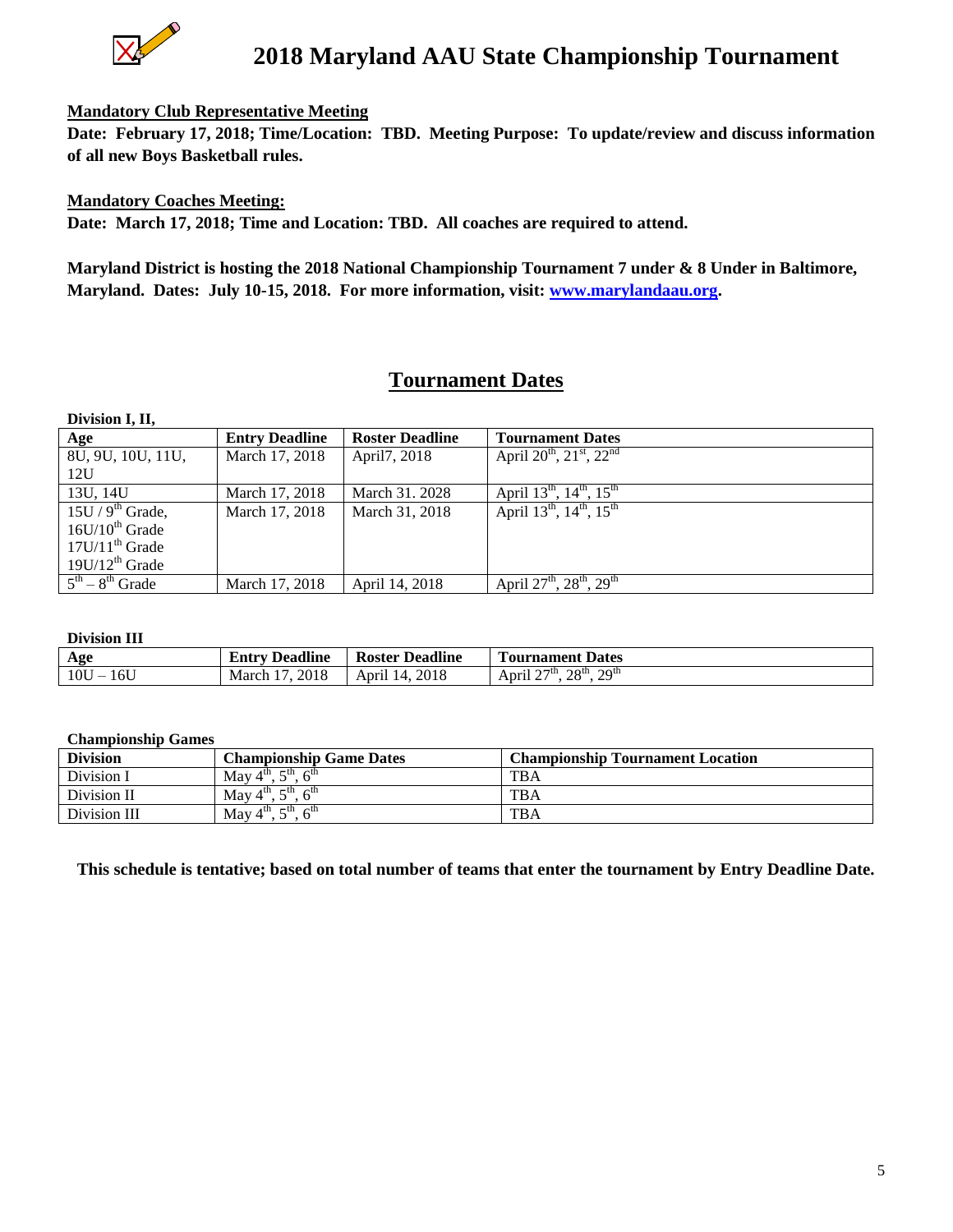## **2018 MARYLAND AAU BOYS BASKETBALL PLAYING RULES**

- 1. Players' jerseys must have numbers on both the front and back. Numbers can be 00-99. Minimum size of numbers shall be 2" on the front and 4" on the back. Teams competing in National Championship tournaments must have light and dark jerseys. Uniforms: Home wear Light and Visitor wear Dark.
- 2. Bottom team in the Brackets is the Visitor team and shall wear Dark Uniforms and sit to the right of the table facing the court.
- 3. Players, Coaches and Bench Personnel, who participate in fighting will be disqualified and banned from further participation in the tournament. **NO EXCEPTIONS**.
- 4. Players, Coaches and Bench Personnel, who are ejected from a game, will not be allowed to participate in the team's very next scheduled game. **NO EXCEPTIONS**.
- 5. Protest of an official's judgment call **will not** be honored.
- 6. Protest of AAU eligibility will be presented to the **AAU Staff Only**, within 15 minutes after the time expires on the game clock, along with the Protest Fee of \$100.00, in cash and completed Protest Form.
- 7. The first game of the day/evening **ONLY** will have a fifteen (15) minute grace period. All other games will be played at their scheduled time or at the conclusion of the prior game (overtime, etc.). If there is delay in the game schedule or other unforeseen circumstances, the Sports Director or Tournament Coordinator reserves the right to make the necessary adjustments.
- 8. Teams will be allowed 8 minutes warm-up time, unless time dictates otherwise.
- 9. The Age Divisions 7u through 19<sup>th</sup> will be played under the **National High School Federation Rules**.
- 10. The undersize basketball shall be used for Ages 8, 9, 10, 11, 12 games. (Circumference should be 28.5)
- 11. Playing Times are as follows:

| <b>Division</b>       | <b>Quarters</b>          | Halftime/Warm up | <b>Overtime</b>   |
|-----------------------|--------------------------|------------------|-------------------|
|                       |                          | <b>Times</b>     |                   |
| 7 & Under             | <b>6 Minute Quarters</b> | 5 Minutes        | 3 Minute Overtime |
| 8 & Under             | <b>6 Minute Quarters</b> | 5 Minutes        | 3 Minute Overtime |
| 9 & Under             | <b>6 Minute Quarters</b> | 5 Minutes        | 3 Minute Overtime |
| 10 & Under            | 7 Minute Quarters        | 5 Minutes        | 3 Minute Overtime |
| 11 & Under            | <b>7 Minute Quarters</b> | 5 Minutes        | 3 Minute Overtime |
| $5th$ Grade           | 7 Minute Quarters        | 5 Minutes        | 3 Minute Overtime |
| 12 & Under            | 7 Minute Quarters        | 5 Minutes        | 3 Minute Overtime |
| $6th$ Grade           | 7 Minute Quarters        | 5 Minutes        | 3 Minute Overtime |
| 13 & Under            | 8 Minute Quarters        | 5 Minutes        | 4 Minute Overtime |
| $7th$ Grade           | 8 Minute Quarters        | 5 Minutes        | 4 Minute Overtime |
| 14 & Under            | 8 Minute Quarters        | 5 Minutes        | 4 Minute Overtime |
| 8 <sup>th</sup> Grade | 8 Minute Quarters        | 5 Minutes        | 4 Minute Overtime |
| $15U/9th$ Grade       | 8 Minute Quarters        | 5 Minutes        | 4 Minute Overtime |
| $16U/10th$ Grade      | 8 Minute Quarters        | 5 Minutes        | 4 Minute Overtime |
| $17U/11th$ Grade      | 8 Minute Quarters        | 5 Minutes        | 4 Minute Overtime |
| $19U/12th$ Grade      | 8 Minute Quarters        | 5 Minutes        | 4 Minute Overtime |

NOTE: Running Time Rule

## Age Division Running Time Rule

7 through 11 **If a team is up by 20 points, the clock will become a running** clock. If the team is under 20 points, time will revert back to regulation time and the team must be behind the 3-point arch. 12 through 19 If a team is up by 30 points, the clock will become a running clock. If the team is under 30 points, time will revert back to regulation time and the team must be behind the 3-point arch.

One minute time limit between quarters for all Age Groups.

All Age divisions will have an 8-minute half time unless time dictates otherwise.

The number of time outs will be limited to three full time outs and two 30 second time outs for all divisions. For each overtime period, a team will receive  $(1)$  full time out  $-60$  seconds in length.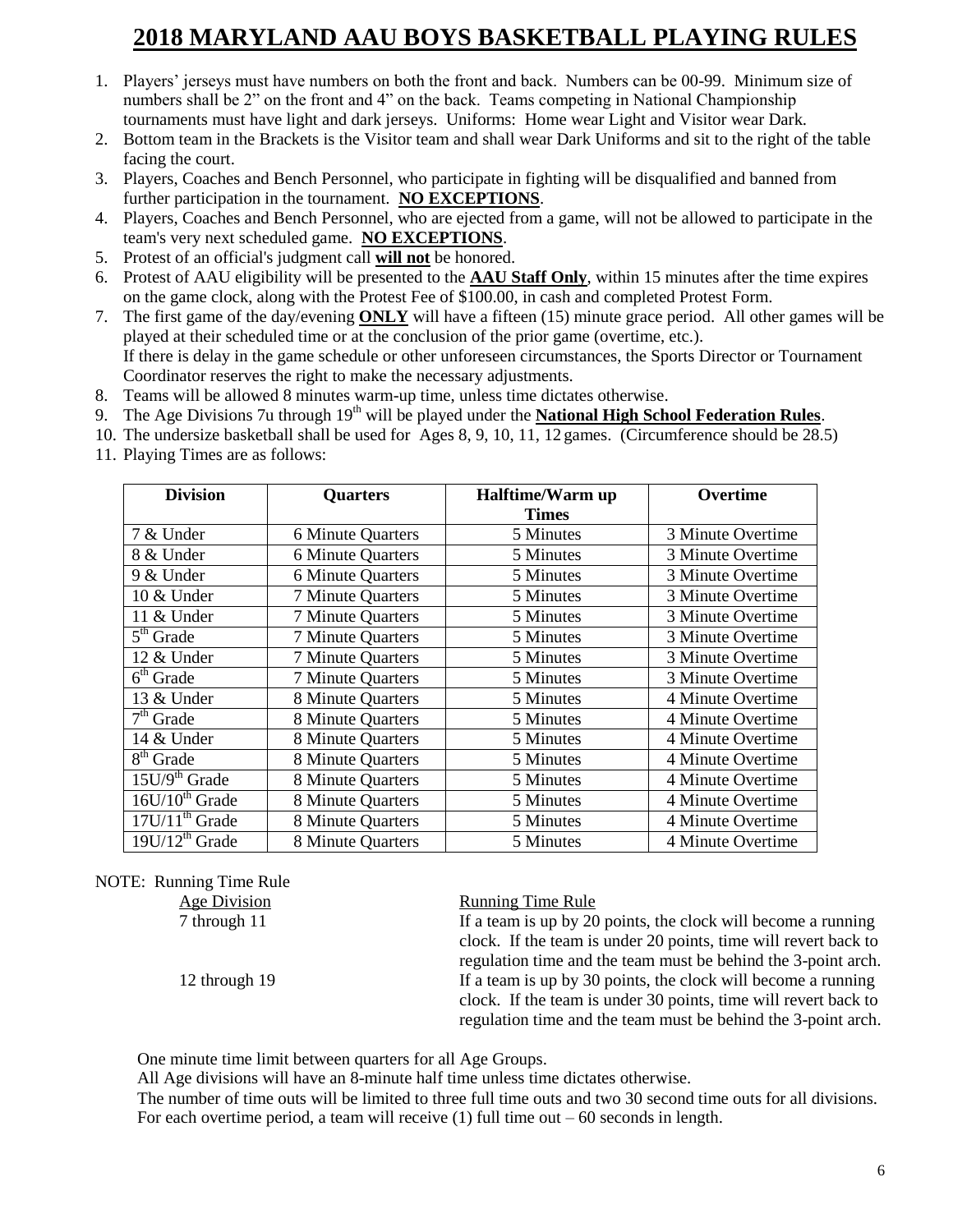

## **2018 MARYLAND AAU BOYS BASKETBALL COACHES CONFIRMATION STATEMENTS**



# **"Confirmation of AAU Coach Requirement"**

All coaches are required by the AAU National Office to sign this statement. Your signature below signifies that you have read and you are in compliance with the requirements detailed in the following statement taken from the membership card.

*"I agree to be bound by the AAU Code as well as all AAU operating procedures and policies, including but not limited to: binding arbitration and release and indemnity of the AAU. By paying my annual membership dues, I certify that I have never been convicted of any sex offense not felony; or, if so, I must apply for membership (and receive approval) through the national office. By paying your annual membership dues, you are not automatically assigned to a team or signed-up to participate in an event. You are paying membership dues only."*

# **"Profanity on the Court and Stands Penalty Warning Notice"**

Profanity on the court and stands will not be tolerated. As a penalty for such you will be banned from the tournament and will not get an invitation bid. Your signature below certifies that you understand that coaches will be held responsible for the conduct of their assistants, players, parents of players and their fans and may be subject to Security measures.

# **"Affirmation Statement"**

My signature below certifies that all the information on my Team Roster is correct and I understand the rules and regulations in the 2018 Maryland AAU Boys Basketball Standard Operation Procedure Manual including all other rules and regulations this tournament is governed by. I certify that I have read the rules and regulations of 2018 Maryland AAU Boys Basketball Standard Operating Procedure Manual, which includes: Information Sheet, Eligibility Sheet, Playing Rules, Profanity Warning Notice, Confirmation of AAU Coach Requirements, agree to abide by them, and to require my parents and assistants to do so as well. I certify that the information submitted is correct and in compliance with the 2018 Maryland AAU Boys Basketball Rules and Regulations. I certify that all players' grades, ages, names and appropriate paperwork are correct to the best of my knowledge. I certify that I understand it is required that all Coaches are required to check in at the Score Table prior to each game and after each game my designee or myself, is required to sign for the team's next game. I certify that I understand that the Bracket sheets are only to be used as a guide.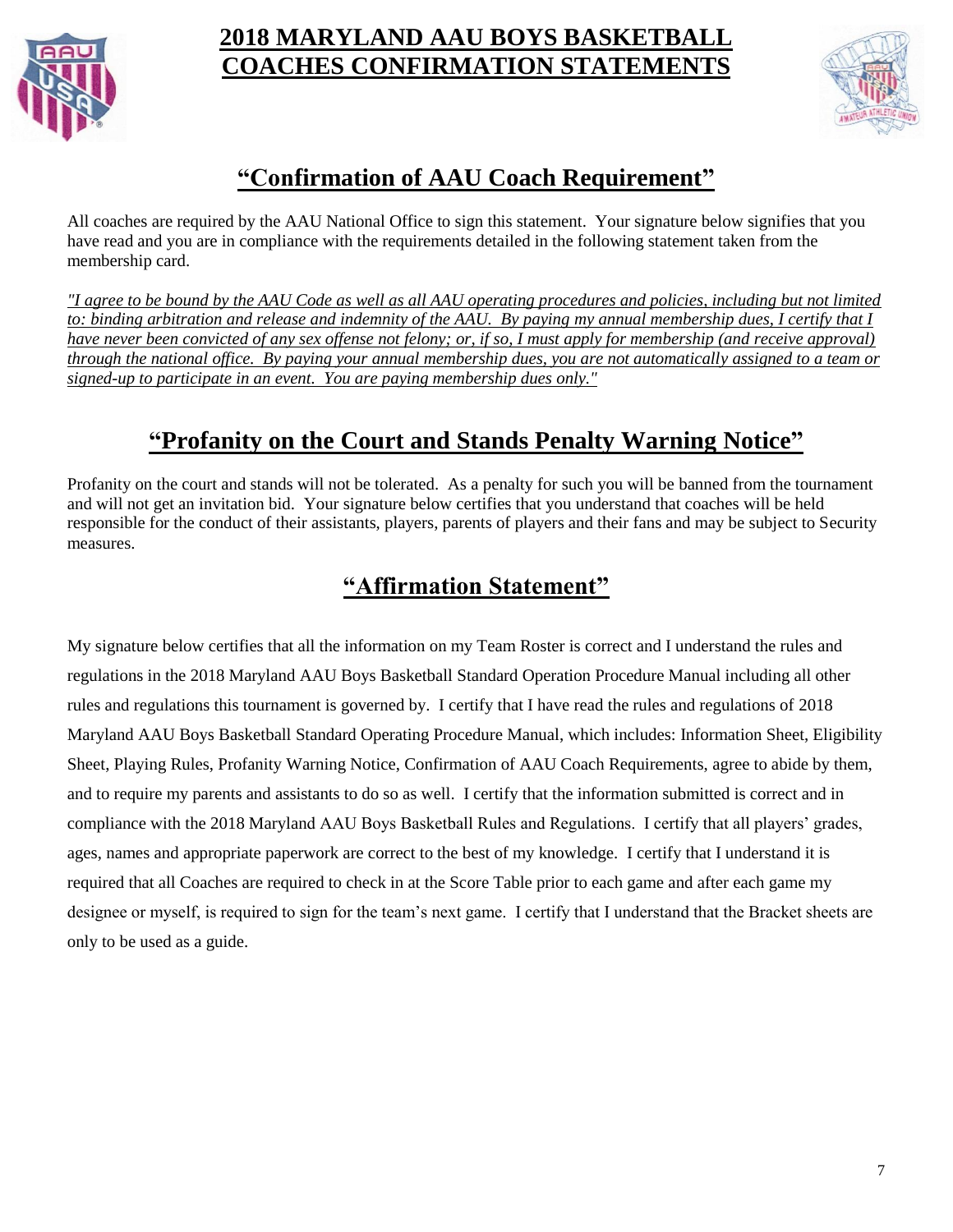## **"AAU Concussion Policy Established"**

It is the purpose of the Amateur Athletic Union of the United States, Inc. ("AAU"), to promote amateur sports and we wish for our members/participants who participate to do so in a manner that provides reasonable safety for their wellbeing.

The events and activities that are authorized by AAU are run by Local Host(s), local organizing committee(s), and/or member clubs. Athletic activities involve risks and dangers of injury and accidents may occur sometimes without fault. Available medical assistance may vary from venue to venue. The AAU recognizes that the potential for harm from concussions is a serious matter. While some accidents and even concussions may occur, the basis for the AAU's Concussion Policy is based upon trying to limit the potential harm, which could result from continued participation after such an injury.

We have therefore established this Concussion Policy for and on behalf of the AAU, which is as follows: Where there *is reasonable cause to believe that a concussion may have occurred, such participant shall not be allowed to continue his/her participation in an AAU authorized event/activity without a medical release to resume such participation.*

The AAU recommends all of its coaches, and other non-athlete members working with youth athletes avail themselves to the Center for Disease Control's (CDC) Head's Up program. Coaches and other club leaders can take a free on-line course that will provide important information in the recommendation and decision-making in handling situations that may involve concussion injuries. This course will only take approximately 30 minutes of your day. The CDC also has downloadable handouts for athletes and their parents.

Forty-three states now have laws governing sports organizations and responsibility relative to concussion. It is important that we educate our members on this matter.

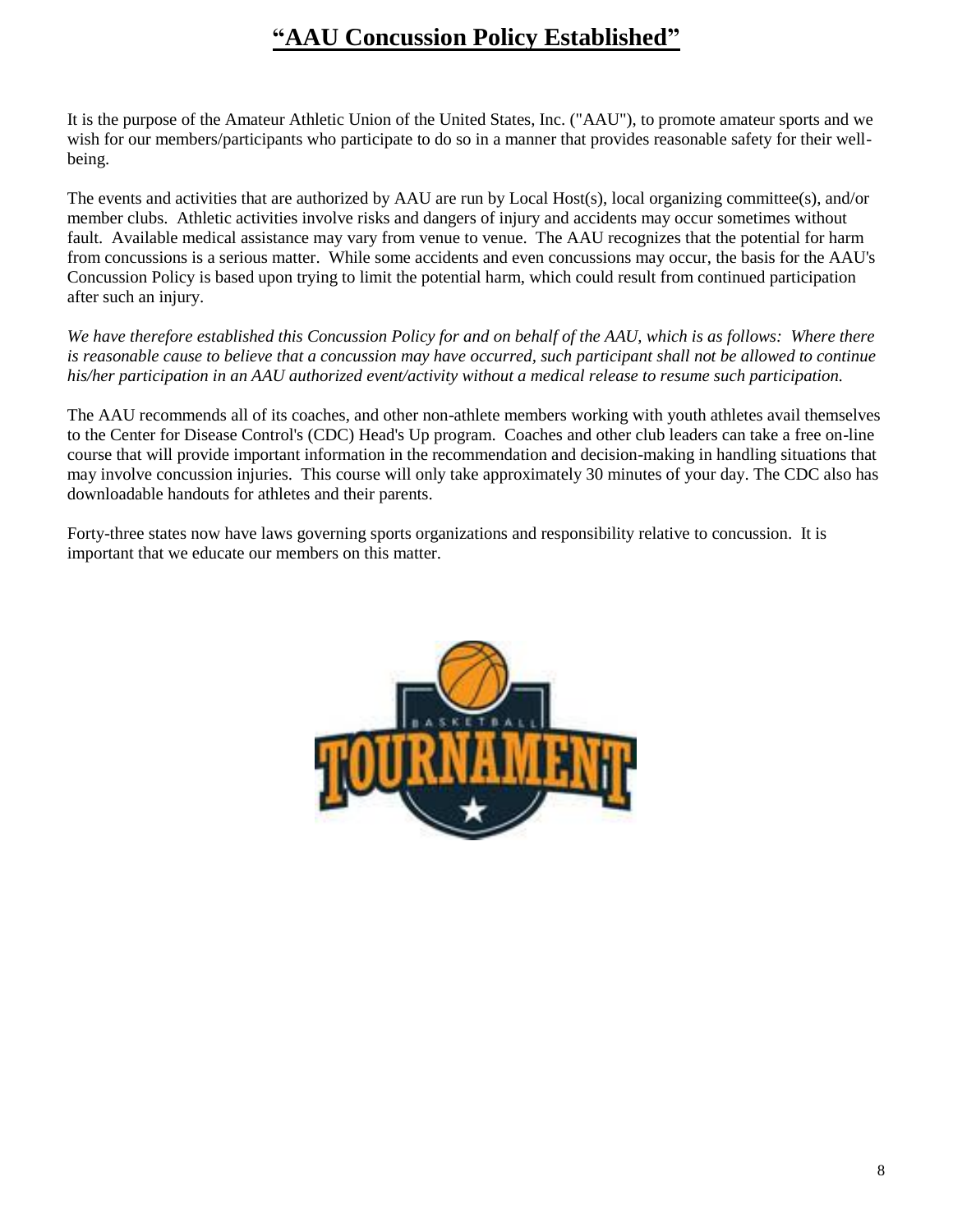## **"Coach's Responsibility for Bench Decorum"**

## **Section 1. Uniform:**

- 1. Players' jerseys must have numbers on both the front and back.
- 2. Numbers can be 00-99.
- 3. Minimum size of numbers shall be 2" on the front and 4" on the back.
- 4. Teams competing in National Championship tournaments must have Light and Dark jerseys.
- 5. Home wears Light jerseys and Visitor wears Dark jerseys.
- 6. The top/left team on the schedule shall be the home team and sit on the scorekeepers' left.
- 7. The bottom/right team on the schedule shall be the visiting team and sit on the scorekeepers' right.
- 8. Violation of Section G.5. shall be penalized by a two (2) shot administrative technical foul for each illegal jersey. The penalty will be assessed at the time the player with the illegal jersey enters the game.

## **Section 2. Bench Personnel:**

- 1. All non-uniformed persons on the bench shall wear slacks, shirts with collars and sleeves and dress shoes or tennis shoes during play at the National Championship. Shorts, jeans, sweat pants, athletic wear, tee shirts, hats, and open-toed shoes are not permitted. The dress code applies to female bench personnel as well. Women may wear dresses or skirts appropriate to the occasion.
- 2. A team may have on its bench only the eligible persons listed on its official roster, including four (4) nonplayers (coaches, ball boy, scorekeeper, etc.). Only eligible players may wear uniforms on the bench.
- 3. At least one person age 18 or older must be on the bench at all times. If as the result of a removal, illness, etc., no roster member of the minimum age of 18 available, tournament administrators shall select a person of suitable age to supervise the bench.
- 4. Violation of Rule F.1. shall result in the assessment of a 2-shot administrative technical foul. Thereafter, the offending team shall have one minute to correct the violation. If violation is not corrected the violator shall be removed from the playing floor until violation is corrected.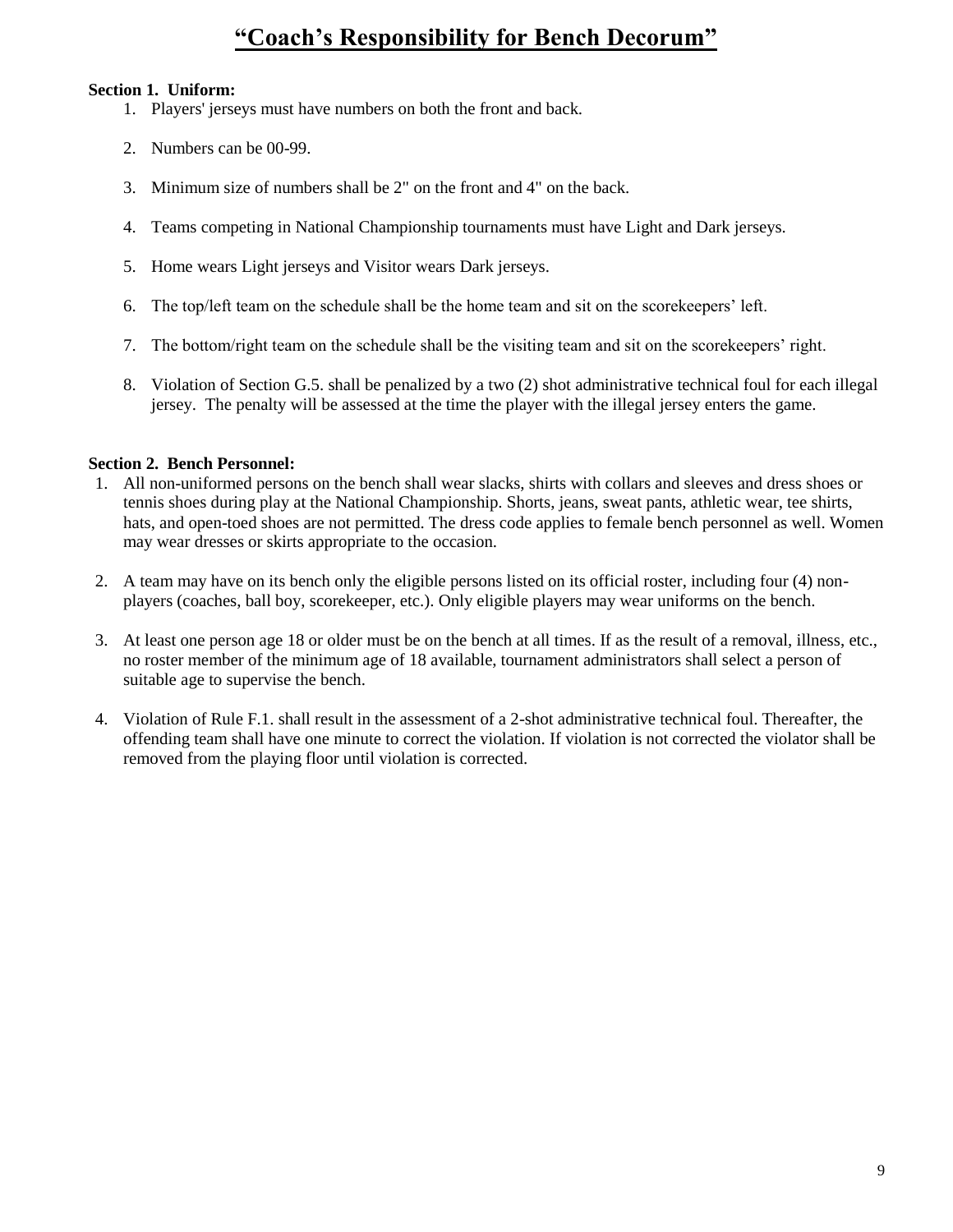# **2018 MARYLAND AAU BOYS BASKETBALL**



## **"ACKNOWLEDGEMENT AND SIGNATURE SIGN-OFF FORM"**



My signature below certifies that I understand and agree to adhere to the rules and policies of the Maryland AAU Boys Basketball Program and the Tournament Standard Operating Procedure Manual. In addition, my signature below certifies that I understand and agree to adhere to the written policies outlined in the:

"Confirmation of AAU Coach Requirements"

"Profanity on the Court & Stands Penalty Warning Notice"

"Affirmation Statement"

"AAU Concussion Policy Established"

"Responsibility for Bench Decorum"

I will be responsible for communicating this information to all players, parents of players and fans.

\_\_\_\_\_\_\_\_\_\_\_\_\_\_\_\_\_\_\_\_\_\_\_\_\_\_\_\_\_\_\_\_\_\_\_\_\_\_\_\_\_\_\_\_\_\_\_\_\_\_\_\_\_\_\_\_\_\_\_\_ Team Name

| Head Coach Signature             | <b>Head Coach Printed Name</b> | Date |  |
|----------------------------------|--------------------------------|------|--|
| <b>Assistant Coach Signature</b> | <b>Printed Name</b>            | Date |  |
| <b>Assistant Coach Signature</b> | <b>Printed Name</b>            | Date |  |
| <b>Assistant Coach Signature</b> | <b>Printed Name</b>            | Date |  |
| <b>Assistant Coach Signature</b> | <b>Printed Name</b>            | Date |  |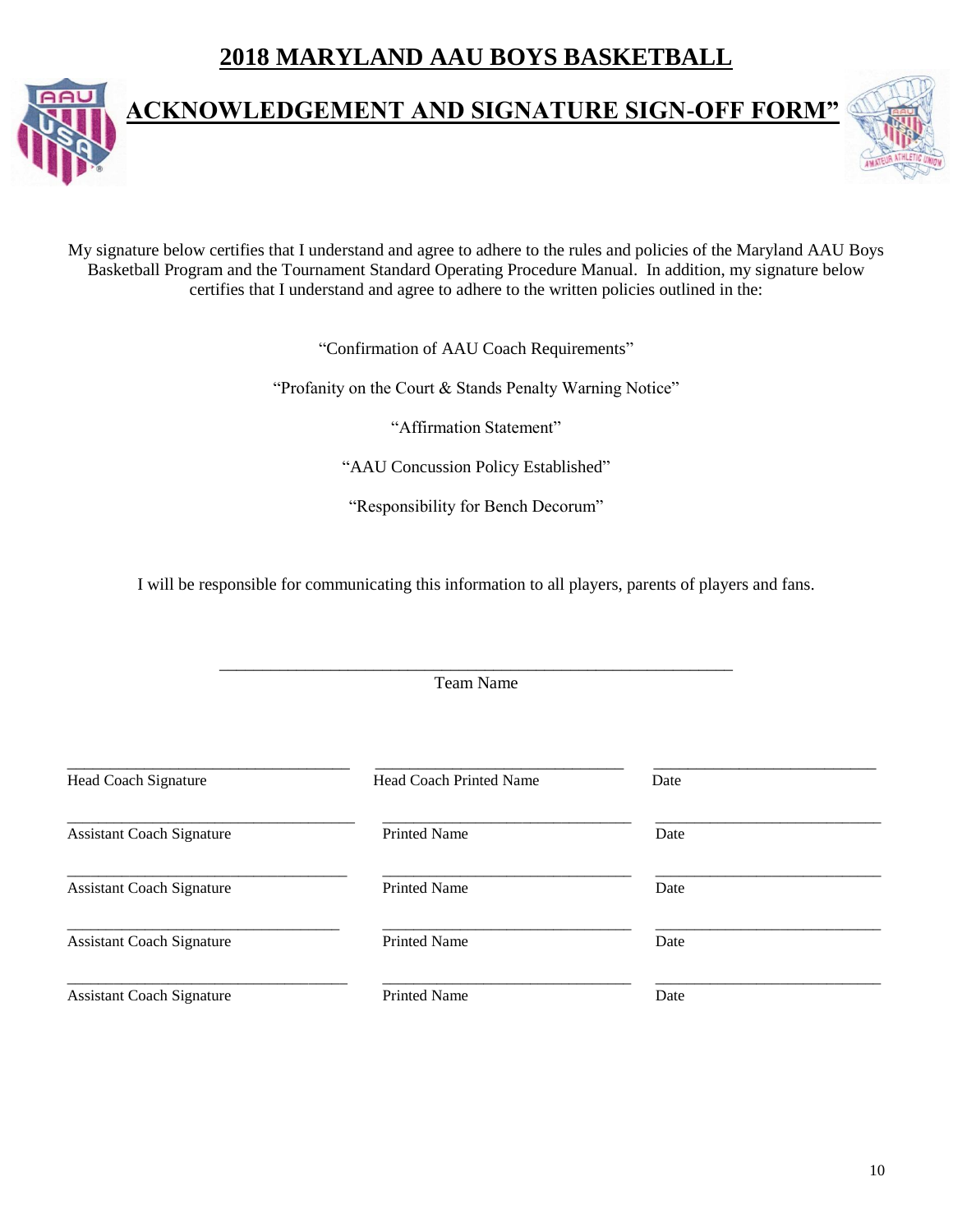## "**REQUEST FOR WAIVER FORM"**

| <b>Athlete Name:</b>                      |
|-------------------------------------------|
|                                           |
|                                           |
|                                           |
|                                           |
|                                           |
| <b>Current Head Coach's Phone Number:</b> |

*The athlete named herein REQUEST A WAIVER of the rule which prohibits a team from adding a player to its roster from another team advancing to a National Championship*

## **COMPLETE STEPS BELOW:**

**1 st Step – Provide full explanation on why the ATHLETE wishes to transfer to another team.**

**2 nd Step – State whether the athlete participated on a team that qualified for a Division I or Division II National Championship. Give us the date of the event and the name of the event.** 

**3 rd Step – If the athletes current head coach agrees to the waiver he/she must submit a signed letter or email stating his agreement.** 

**4 th Step - Email [\(paul@yvn.com\)](mailto:paul@yvn.com) or Fax (509-457-0931) Paul Campbell-Director of Competition the information requested above.** 

## **DIVISION I RULE**

**Rule:** A team advancing to a Division I National Championship may not add a player from another team advancing to a Div. I National Championship in the same age group **without the written permission of the Eligibility Committee**.

**Policy**: The AAU Boys Basketball Eligibility Committee will not consider request for transfers under this rule until after the completion of the Dist1rict Qualifier.

## **DIVISION II RULE**

**Rule:** A team advancing to a Division II National Championship may not add any players from another team that is advancing to a Division II National Championship in the same age group **without the written permission of the Eligibility Committee**.

Policy: The AAU Boys Basketball Eligibility Committee will not consider request, for waiver under this rule until after the completion of the District Qualifier.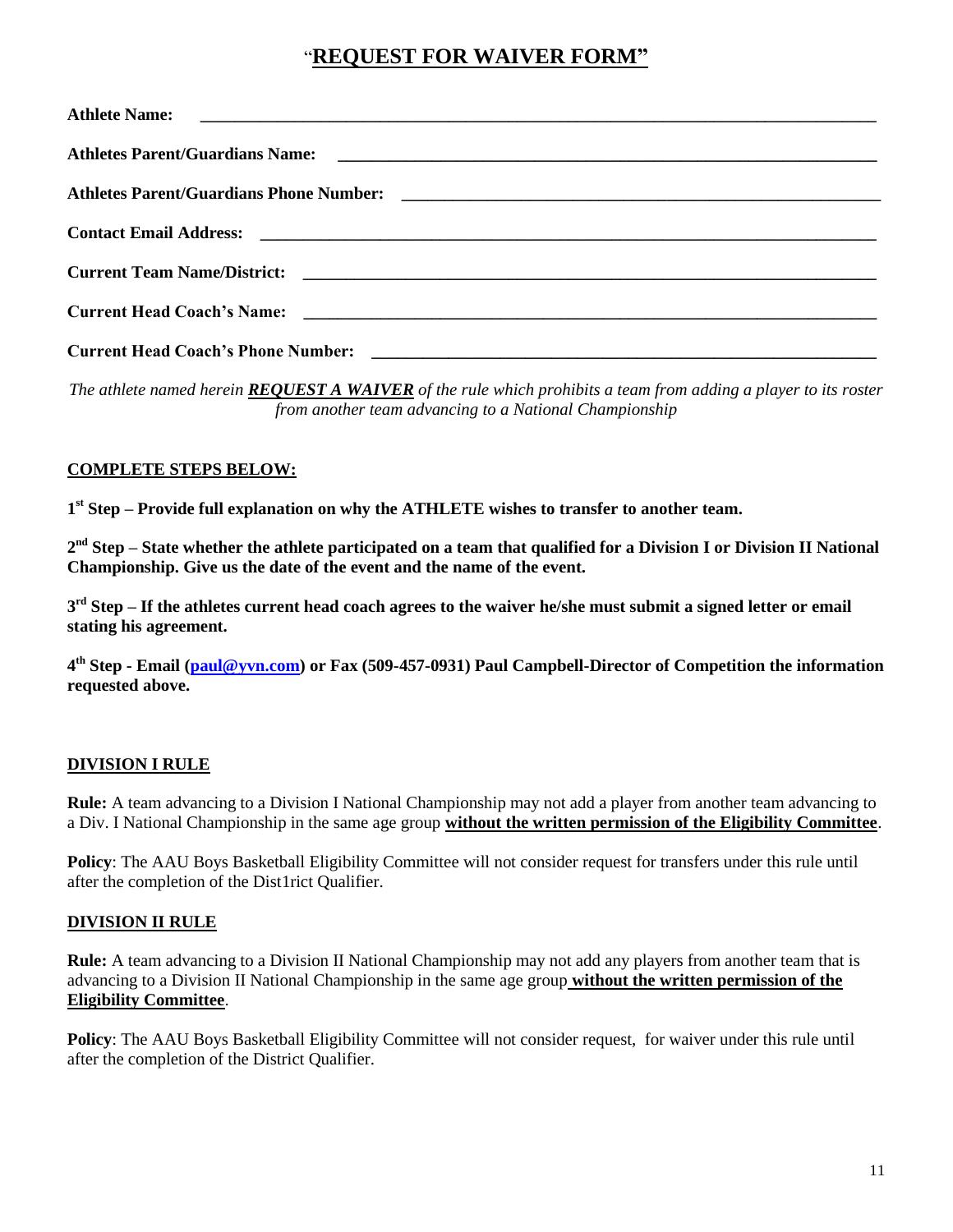

## **" MARYLAND AAU – BOYS BASKETBALL – ADD-ON PLAYER FORM "**



|                   |                                                                                                                                      | This form must be completed by each team that add an athlete(s) and submitted Thursday before the<br>start of their Age Tournament. |
|-------------------|--------------------------------------------------------------------------------------------------------------------------------------|-------------------------------------------------------------------------------------------------------------------------------------|
|                   |                                                                                                                                      | Grade Validation, Birth Certificate and AAU Membership Card must accompany this form.                                               |
| Club & Team Name: |                                                                                                                                      | <u> 1989 - Johann John Stoff, deutscher Stoff und der Stoff und der Stoff und der Stoff und der Stoff und der Sto</u>               |
| Head Coach Name:  |                                                                                                                                      |                                                                                                                                     |
| Age/Division:     |                                                                                                                                      |                                                                                                                                     |
|                   | Athlete's Name(s) as listed on their birth certificate(s):                                                                           |                                                                                                                                     |
| 1.                |                                                                                                                                      |                                                                                                                                     |
|                   | Player Name                                                                                                                          | <b>Birth Date</b>                                                                                                                   |
|                   | Address                                                                                                                              | City/State/Zip Code                                                                                                                 |
|                   | AAU Membership #                                                                                                                     | Jersey#                                                                                                                             |
| 2.                | <u> 1989 - Jan James James James James James James James James James James James James James James James James Ja</u><br>Player Name | <b>Birth Date</b>                                                                                                                   |
|                   |                                                                                                                                      | <u> 1980 - Johann Barbara, martin amerikan basar dan bagi dan bagi dan bagi dalam bagi dalam bagi dalam bagi dan</u>                |
|                   | Address                                                                                                                              | City/State/Zip Code                                                                                                                 |
|                   | AAU Membership #                                                                                                                     | Jersey#                                                                                                                             |
| 3.                | Player Name                                                                                                                          | <b>Birth Date</b>                                                                                                                   |
|                   |                                                                                                                                      |                                                                                                                                     |
|                   | Address                                                                                                                              | City/State/Zip Code                                                                                                                 |
|                   | AAU Membership #                                                                                                                     | Jersey#                                                                                                                             |

As the Head Coach of the above listed team, I acknowledge that the above listed player(s), as well as all of the players on my roster, meet all AAU National and District Tournament Roster requirements. I further acknowledge that I am aware that it is my responsibility as the Coach that all of the required paperwork and other requested information are accurate and submitted to the National and District Tournament Office in the manner stated in the AAU Boys Basketball National Handbook. I acknowledge that it is my responsibility to determine that all add-on athletes, as well as all athletes on my roster meet AAU roster requirements as indicated in the AAU Boys Basketball National and District Handbook and not that of the National and District staff. Finally, I acknowledge that I am aware that if an athlete is deemed to be ineligible by the AAU National and District Staff that my team will be penalized in the manner prescribed in the AAU Boys Basketball National and District Handbook, which could include forfeiture of all games the illegal athlete(s) participated in.

| <b>Head Coach Signature</b>             | Head Coach Printed Name       | Team Name    | Date |
|-----------------------------------------|-------------------------------|--------------|------|
| <b>Tournament Coordinator Signature</b> | <b>Tournament Coordinator</b> | Printed Name | Date |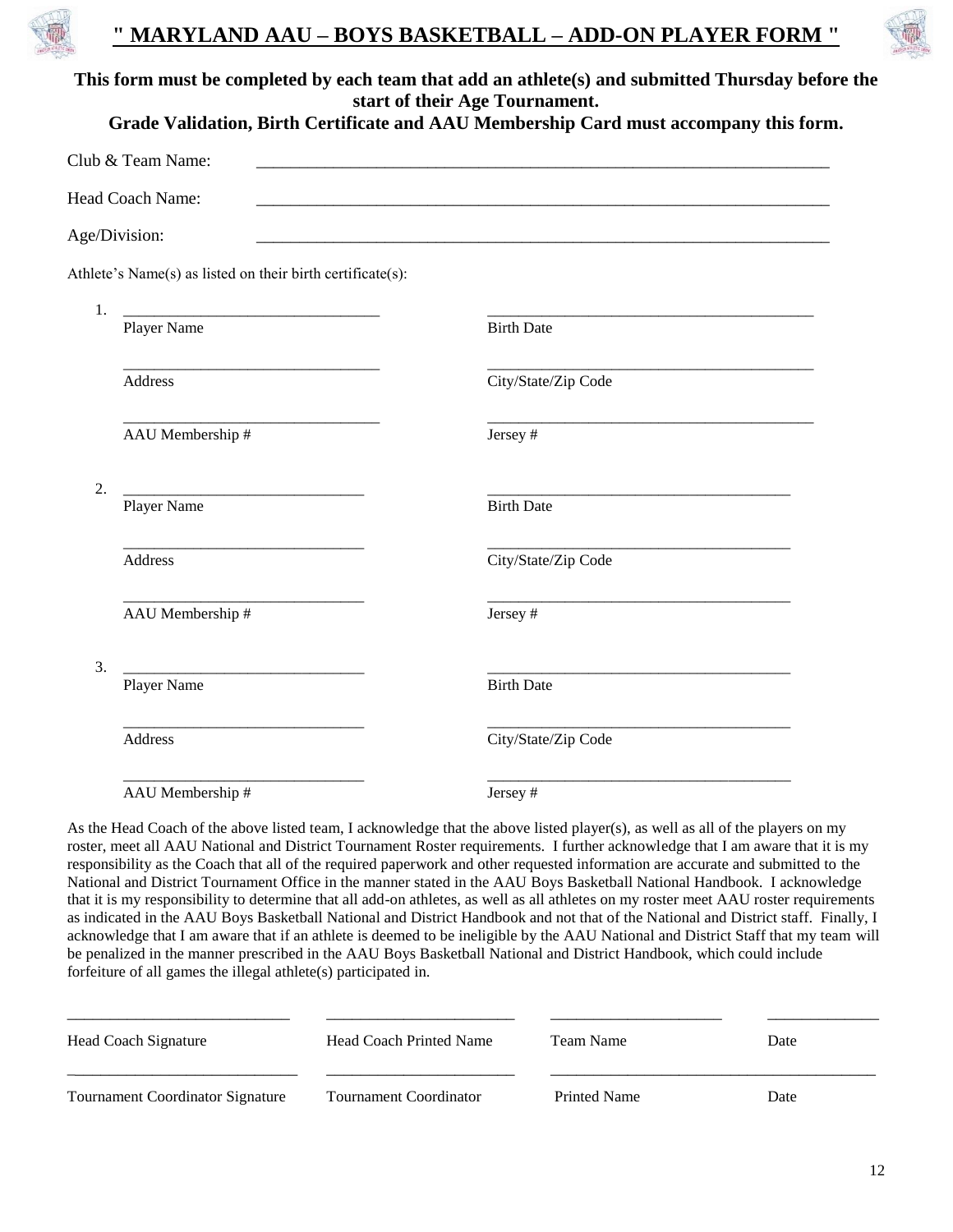



Sports for All, Forever

## **MARYLAND AAU – 2018 BOYS BASKETBALL TOURNAMENT ENTRY FEE FORM Each Team Entry Fee = \$350.00, Plus Officials Fees**



 Entry Fee for Maryland AAU State Championship Tournament will be a total of \$350.00, plus Official Fees for each game, with the exception of the "Final Four" and the "Championship Games". Official Fees are required before the start of each game. Cash will be required for Official Fees. Teams not paying the Official Fees will forfeit that game.

Official Fees: Ages 7-10 =\$25.00; Ages 11-14=\$30.00; Ages 15-19=\$35.00; Grade Division=\$30.00

- No personal checks will be accepted.
- Entry Fee must be received by **March 17, 2018**. No entries will be accepted after this date (postmark or date of shipment not relevant).
- No Entry Fee will be refunded after **March 17, 2018**.
- Any player's eligibility documents not verified in the National Database by the following designated deadline dates will not be eligible to play in the 2018 Maryland AAU Boys Basketball Championship Tournament.  $\circ$  April 7<sup>th</sup> (Ages 7-12); March 31<sup>st</sup> (Ages 13-19), April 14<sup>th</sup> (All Ages for D3), and April 14<sup>th</sup> (5<sup>th</sup>-8<sup>th</sup> Grade
	- Division).
- Failure to turn in all Eligibility documents (see 2018 Maryland Standard Operating Procedures Manual) by the deadline dates, will disqualify the Team from participating in the 2018 Maryland AAU Boys Basketball Championship Tournament and the team will not be refunded their Entry Fee.
- Money orders/club checks/cashier's checks/bank checks/business checks/cash are payable according to Age Division (see below). **Due Date: March 17, 2018**. Advance payments mail to: Ben DuBose, 1304 Pentridge Road, Balto. MD 21239; or bring to Mandatory Coaches Meeting on **March 17, 2018**. Checks must be made payable to: BOY'S BASKETBALL AAU MARYLAND DISTRICT.

| Name of Registered Club/Team:                 | PLEASE PRINT LEGIBLY                         |                                                    |  |
|-----------------------------------------------|----------------------------------------------|----------------------------------------------------|--|
| Club/Team Identification Number:              |                                              |                                                    |  |
| Club/Team Representative:                     |                                              |                                                    |  |
| Name:                                         |                                              |                                                    |  |
|                                               |                                              |                                                    |  |
| City                                          |                                              |                                                    |  |
| Home Phone:                                   |                                              |                                                    |  |
|                                               |                                              |                                                    |  |
| Select One:                                   |                                              | Division 1: Division 2: Division 3: Grade Division |  |
| <b>Official Team Name:</b>                    | (Include nickname and/or color designation.) |                                                    |  |
| Email Address:<br>Coach Information:<br>Name: |                                              |                                                    |  |
| Mailing Address:                              |                                              |                                                    |  |
|                                               |                                              |                                                    |  |
|                                               | For Boys Basketball Staff Use Only           |                                                    |  |